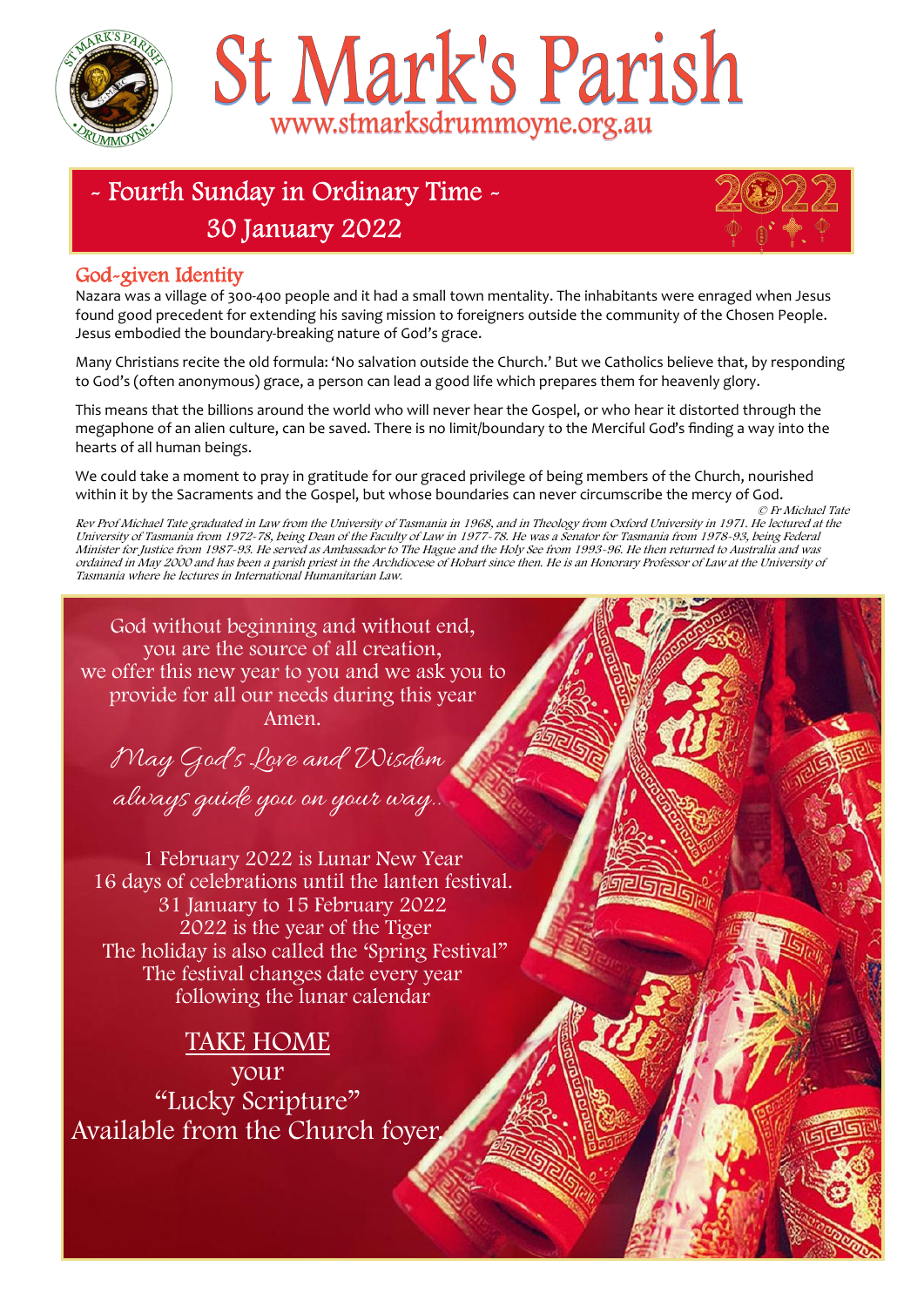# **Fourth Sunday in Ordinary Time**

**Entrance Antiphon** Ps 105:47

**All:** Save us, O Lord our God! And gather us from the nations, to give thanks to your holy name, and make it our glory to praise you.

#### **The Gloria**

Glory to God in the highest, and on earth peace to people of good will.

We praise you, we bless you, we adore you, we glorify you, we give you thanks for your great glory,

Lord God, heavenly King, O God, almighty Father.

Lord Jesus Christ, Only Begotten Son,

Lord God, Lamb of God, Son of the Father,

you take away the sins of the world,

have mercy on us; you take away the sins of the world,

receive our prayer; you are seated at the right hand of the Father, have mercy on us.

For you alone are the Holy One, you alone are the Lord, you alone are the Most High, Jesus Christ, with the Holy Spirit, in the glory of God the Father.

## Amen.

**First Reading** *Jer 1:4-5. 17-19* 

A reading from the prophet Jeremiah *I have appointed you as prophet to the natio.* 

In the days of Josiah, the word of the Lord was addressed to me, saying, 'Before I formed you in the womb I knew you; before you came to birth I consecrated you; I have appointed you as prophet to the nations. So now brace yourself for action. Stand up and tell them all I command you. Do not be dismayed at their presence, or in their presence I

will make you dismayed. I, for my part, today will make you into a fortified city, a pillar of iron, and a wall of bronze to confront all this land: the kings of Judah, its princes, its priests and the country people.

They will fight against you but shall not overcome you, for I am with you to deliver you – it is the Lord who speaks.'

#### **Responsorial Psalm** Ps 70:1-6. 15. 17. R. v.15

#### (R.) **I will sing of your salvation.**

**1**.In you, O Lord, I take refuge; let me never be put to shame. In your justice rescue me, free me: pay heed to me and save me. (R.)

**2.** Be a rock where I can take refuge, a mighty stronghold to save me; for you are my rock, my stronghold. Free me from the hand of the wicked. (R.)

**3.** It is you, O Lord, who are my hope, my trust, O Lord, since my youth. On you I have leaned from my birth, from my mother's womb you have been my help. (R.)

**4.** My lips will tell of your justice and day by day of your help. O God, you have taught me from my youth and I proclaim your wonders still. (R.)

#### Apostles Creed

I believe in God, the Father almighty, Creator of heaven and earth, and in Jesus Christ, his only Son, our Lord, who was conceived by the Holy Spirit, born of the Virgin Mary, suffered under Pontius Pilate, was crucified, died and was buried; he descended into hell; on the third day he rose again from the dead; he ascended into heaven, and is seated at the right hand of God the Father almighty; from there he will come to judge the living and the dead. I believe in the Holy Spirit, the holy catholic Church, the communion of saints, the forgiveness of sins, the resurrection of the body, and life everlasting Amen

#### **Second Reading** 1 Cor 12:31 – 13:13

A reading from the first letter of St Paul to the Corinthians. *things that last: faith, hope and* Be ambitious for the higher gifts. And I am going to show you a way that is better than any of them. If I have all the eloquence of men or of angels, but speak without love, I am simply a gong booming or a cymbal clashing. If I have the gift of prophecy, understanding all the mysteries there are, and knowing everything, and if I have faith in all its fullness, to move mountains, but without love, then I am nothing at all. If I give away all that I possess, piece by piece, and if I even let them take my body to burn it, but am without love, it will do me no good whatever. Love is always patient and kind; it is never jealous; love is never boastful or conceited; it is never rude or selfish; it does not take offence, and is not resentful. Love takes no pleasure in other people's sins but delights in the truth; it is always ready to excuse, to trust, to hope, and to endure whatever comes. Love does not come to an end. But if there are gifts of prophecy, the time will come when they must fail; or the gift of languages, it will not continue for ever; and knowledge – for this, too, the time will come when it must fail. For our knowledge is imperfect and our prophesying is imperfect; but once

perfection comes, all imperfect things will disappear. When I was a child, I used to talk like a child, and think like a child, and argue like a child, but now I am a man, all

childish ways are put behind me. Now we are seeing a dim reflection in a mirror; but then we shall be seeing face to face. The knowledge that I have now is imperfect; but then I shall know as fully as I am known. In short, there are three things that last: faith, hope and love; and the greatest of these is love.

#### **Gospel Acclamation Lk 4:18**

Alleluia, alleluia! The Lord sent me to bring Good News to the poor and freedom to prisoners. Alleluia!

# A reading from the holy Gospel according to Luke

**Gospel** Lk 4:21-30

*Jesus, like Elijah and Elisha, was not sent only to the Jews.* Jesus began to speak in the synagogue, 'This text is being fulfilled today even as you listen.' And he won the approval of all, and they were astonished by the gracious words that came from his lips. They said, 'This is Joseph's son, surely?' But he replied, 'No doubt you will quote me the saying, "Physician, heal yourself" and tell me, "We have heard all that happened in Capernaum, do the same here in your own countryside."' And he went on, 'I tell you solemnly, no prophet is ever accepted in his own country. 'There were many widows in Israel, I can assure you, in Elijah's day, when heaven remained shut for three years and six months and a great famine raged throughout the land, but Elijah was not sent to any one of these: he was sent to a widow at Zarephath, a Sidonian town. And in the prophet Elisha's time there were many lepers in Israel, but none of

these was cured, except the Syrian, Naaman.' When they heard this everyone in the synagogue was enraged. They sprang to their feet and hustled him out of the town; and they took him up to the brow of the hill their town was built on, intending to throw him down the cliff, but he slipped through the crowd and walked away.

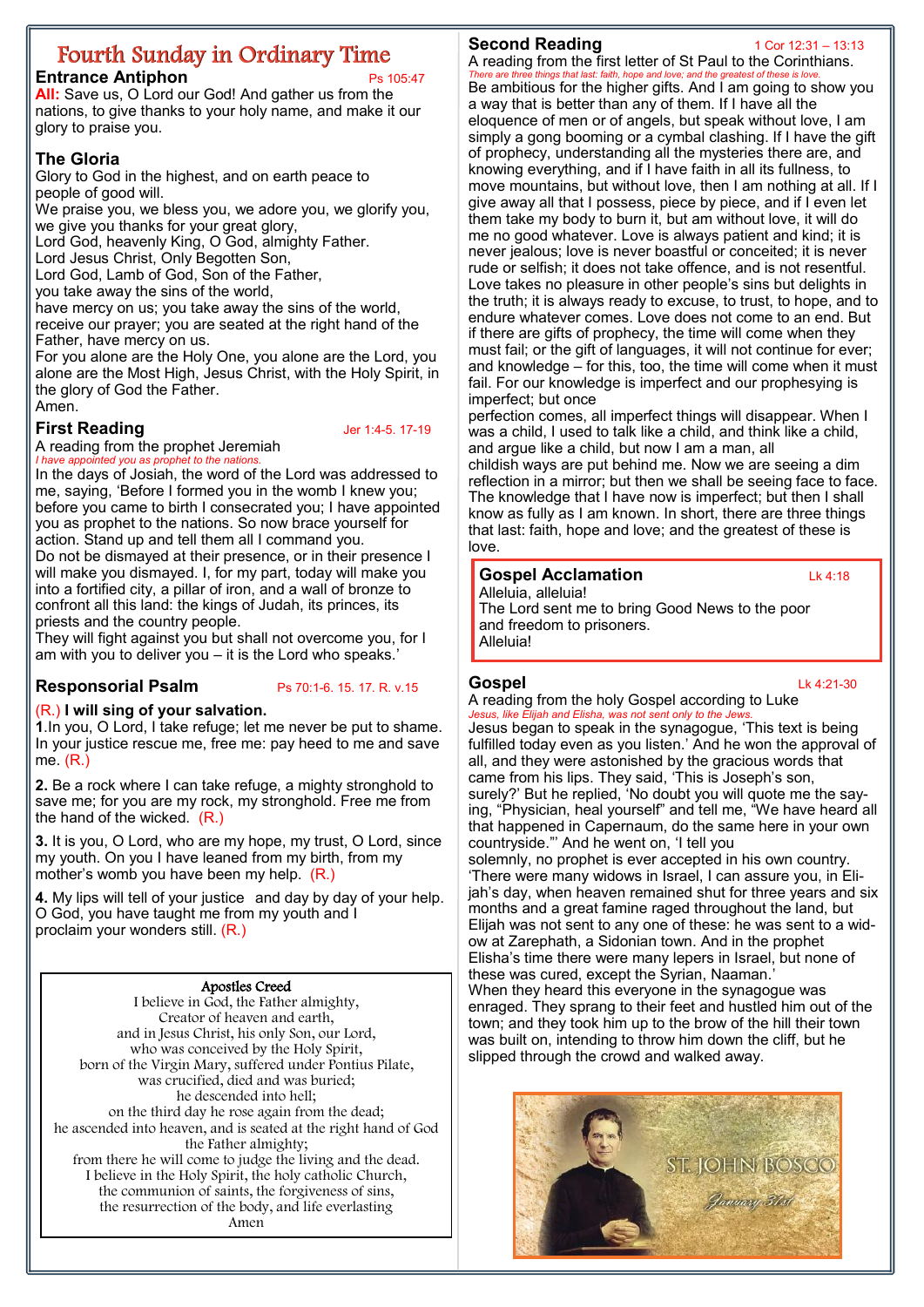# Fourth Sunday in Ordinary Time

#### **Prayer of the Faithful**

Leader: Wherever Jesus went he brought deliverance and wholeness. Let us pray for the healing of the world.

Reader: We pray that our lives may reflect the qualities of love described by St Paul. *(pause)* 

*Lord, hear us.*

#### **All: Lord hear our prayer.**

Reader: We pray for all celebrating lunar New Year this week, that family festivities will renew them in body, mind and spirit. *(pause)* 

#### *Lord, hear us.*

#### **All: Lord hear our prayer.**

Reader: We pray for all those returning from holidays to work and study. May they be renewed and energised to be fruitful this year and do everything in love as Paul exhorts us to do. *(pause)* 

#### *Lord, hear us.*

#### **All: Lord hear our prayer.**

Reader: We pray for the sick of our parish and for all who have asked for our prayers. *(pause) Lord, hear us.*

#### **All: Lord hear our prayer.**

Reader: We pray for the recently deceased and those whose anniversary of death occurs around this time. *(pause) Lord, hear us.*

#### **All: Lord hear our prayer.**

**Leader:** Mighty and merciful God, by the Spirit of Jesus you deliver us from sin and death. Help us to walk always as children of light. We ask this through Christ our Lord.

#### **Communion Antiphon**<br> **Cf. Ps 30:17-18**

**All:** Let your face shine on your servant. Save me in your merciful love. O Lord, let me never be put to shame, for I call on you.

A big THANKS to you , the parishioners of St Mark's who have supported our local Vinnies conference during the recent 2021 Christmas Appeal.

To date we have raised \$10,500 over the appeal weekend held last December -which is a phenomenal result based on the state of the world. We also acknowledge, not only these generous donors, but also those wonderful people who were able to pack and deliver the hampers to our families in need over the weekend of 18-19Th December.



#### Thanks a million, to you all.

If you are interested in knowing more about becoming a member/volunteer of the Vinnies Conference, please contact the Parish office and we will call you.

Currently we are meeting every 2nd & 4th Monday of the [month with our next mee](https://www.catholicweekly.com.au/)ting 14th February 2022.

#### In this week's edition:

- †Religious freedom at the crossroads †Don't write off the Faith
- **Available for \$2 from the Church foyer**

**Catholic Weekly** 

†Catholic students soar in HSC †Sydneysiders receive papal awards

**St Mark's Catholic Parish**  33 Tranmere Street, Drummoyne NSW 2047 **Tel:** (02) 9181 1795 **Email:** [admin@stmarksdrummoyne.org.au](https://www.stmarksdrummoyne.org.au/contact-us/)  **Parish Website:** [www.stmarksdrummoyne.org.au](https://www.stmarksdrummoyne.org.au/)





In your love and concern, please pray for all the sick and vulnerable members of our St Mark's community: If you wish to have a name added to our sick list for prayers please contact the parish office.

#### **R**emembering those who have gone before us..

Jim Stackpool, Umberto D'Ettorre, Charlie Camilleri, Daisy Gill Manfred Taubhorn, Antonio Ziino, Audrey Clark & Fred Milan,

Recently Deceased.. Rev Penisimani Folaumoetu'I, Rev John Snehadass Kuzhithadam, Sr Janet Mead, Bob Favorito & Domenica Parisi.

 $\mathbf W$ e pray for those who have anniversaries at this time & who have passed recently & offer our prayers & condolences to all. May they rest in peace.



*and we congratulate their parents. God bless you.* 



#### St Mark's Drummoyne Masses



Monday & Friday 8:00am Tuesday & Thursday 9:30am Wednesday 7:30am Saturday 12 noon Saturday Reconciliation 11:00am - 11:55am



Saturday Vigil 5:30pm Sunday 9:00am & 6:00pm

We ask you to support all covid conditions in our Church. Scan the QR code to donate to support the Ministry and Mission of our Parish.



**Administrator:** Fr Denis Minns OP **Parish Priest:** Fr Michael McLean PP EV **Pastoral Associate:** Sr Antonia Nedu ISR **Chair Parish Pastoral Council:** Ms Celine Cheng **School Principal:** Ms Rachel Bourke

**Masks are mandatory, thank you for using QR on entry, please respect the sacredness of our church and remember to turn off your phone during the Mass.** 

**St Mark's Parish, Drummoyne acknowledges the Wangal people, one of 29 tribes of the Eora nation and the traditional custodians of the land on which we stand. We pay our respects to them and for their care of the land. May we walk gently and respectfully upon the land.**